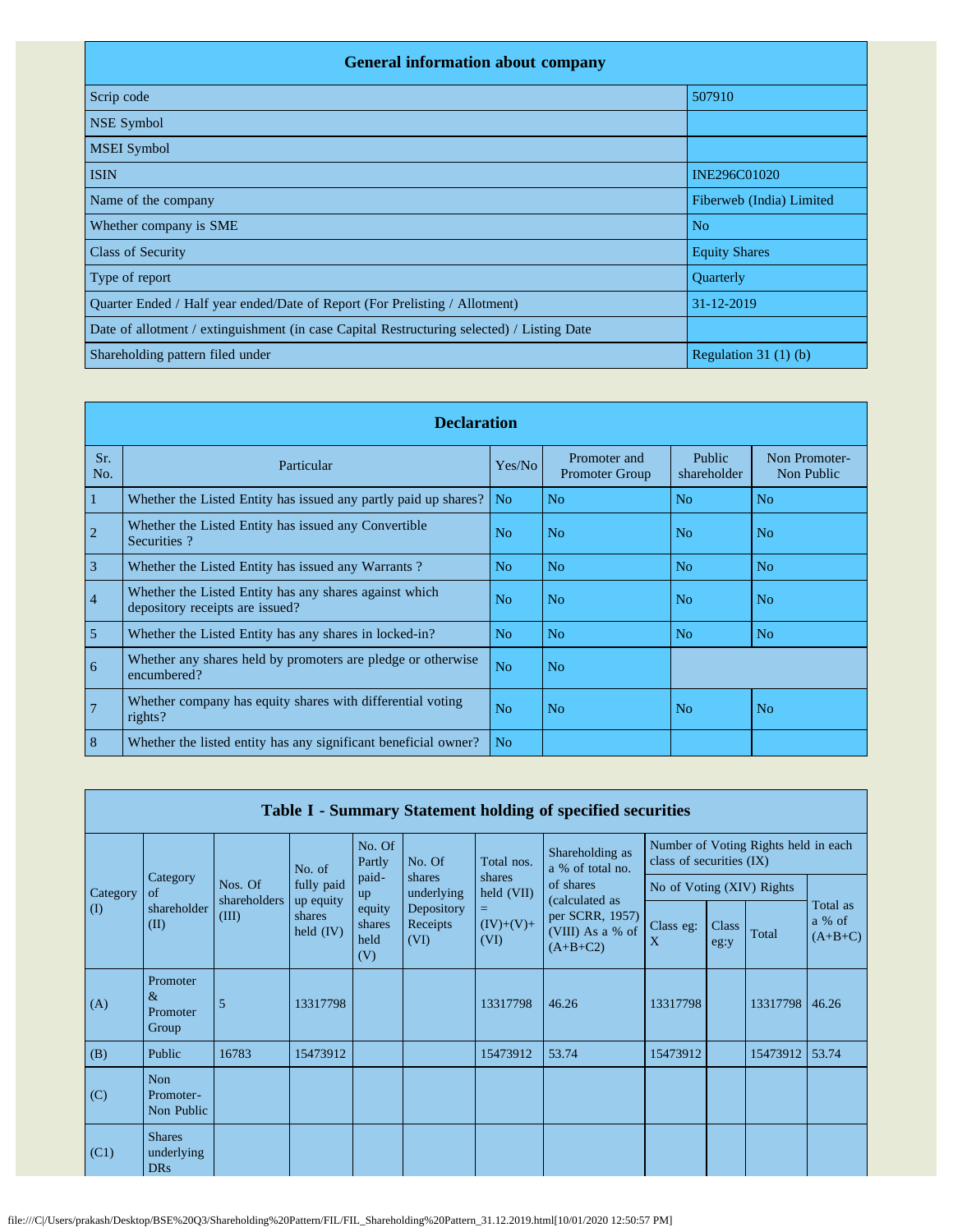| $\vert$ (C2) | <b>Shares</b><br>held by<br>Employee<br><b>Trusts</b> |       |          |  |          |     |          |              |  |
|--------------|-------------------------------------------------------|-------|----------|--|----------|-----|----------|--------------|--|
|              | Total                                                 | 16788 | 28791710 |  | 28791710 | 100 | 28791710 | 28791710 100 |  |

|          | Table I - Summary Statement holding of specified securities |                                                                                 |                                           |                                                           |                                                                                          |            |                                                           |                         |                                                         |                                       |  |
|----------|-------------------------------------------------------------|---------------------------------------------------------------------------------|-------------------------------------------|-----------------------------------------------------------|------------------------------------------------------------------------------------------|------------|-----------------------------------------------------------|-------------------------|---------------------------------------------------------|---------------------------------------|--|
| Category | Category<br>of                                              | No. Of<br>No. of<br><b>Shares</b><br><b>Shares</b><br>Underlying<br>Outstanding | Underlying                                | No. Of Shares<br>Underlying<br>Outstanding<br>convertible | Shareholding, as a %<br>assuming full<br>conversion of<br>convertible securities (       |            | Number of<br>Locked in<br>shares (XII)                    | <b>Shares</b><br>(XIII) | Number of<br>pledged or<br>otherwise<br>encumbered      | Number of<br>equity shares<br>held in |  |
| $\rm(D)$ | shareholder<br>(II)                                         | convertible<br>securities<br>(X)                                                | Outstanding<br><b>Warrants</b><br>$(X_i)$ | securities and<br>No. Of<br>Warrants (Xi)<br>(a)          | as a percentage of<br>diluted share capital)<br>$(XI)=(VII)+(X)$ As a<br>% of $(A+B+C2)$ | No.<br>(a) | As $a$<br>$%$ of<br>total<br><b>Shares</b><br>held<br>(b) | No.<br>(a)              | As a<br>$%$ of<br>total<br><b>Shares</b><br>held<br>(b) | dematerialized<br>form $(XIV)$        |  |
| (A)      | Promoter<br>$\&$<br>Promoter<br>Group                       |                                                                                 |                                           |                                                           | 46.26                                                                                    |            |                                                           |                         |                                                         | 13317798                              |  |
| (B)      | Public                                                      |                                                                                 |                                           |                                                           | 53.74                                                                                    |            |                                                           |                         |                                                         | 14244487                              |  |
| (C)      | <b>Non</b><br>Promoter-<br>Non Public                       |                                                                                 |                                           |                                                           |                                                                                          |            |                                                           |                         |                                                         |                                       |  |
| (C1)     | <b>Shares</b><br>underlying<br><b>DRs</b>                   |                                                                                 |                                           |                                                           |                                                                                          |            |                                                           |                         |                                                         |                                       |  |
| (C2)     | Shares held<br>by<br>Employee<br><b>Trusts</b>              |                                                                                 |                                           |                                                           |                                                                                          |            |                                                           |                         |                                                         |                                       |  |
|          | Total                                                       |                                                                                 |                                           |                                                           | 100                                                                                      |            |                                                           |                         |                                                         | 27562285                              |  |

|                       | Table II - Statement showing shareholding pattern of the Promoter and Promoter Group |                       |                                                  |                                                |                                              |                                            |                                                                                   |                                                                  |                           |          |                                                      |  |
|-----------------------|--------------------------------------------------------------------------------------|-----------------------|--------------------------------------------------|------------------------------------------------|----------------------------------------------|--------------------------------------------|-----------------------------------------------------------------------------------|------------------------------------------------------------------|---------------------------|----------|------------------------------------------------------|--|
|                       |                                                                                      |                       |                                                  | No.<br>Of                                      | No. Of                                       |                                            | Shareholding<br>as a % of<br>total no. of                                         | Number of Voting Rights held in<br>each class of securities (IX) |                           |          |                                                      |  |
|                       |                                                                                      | Nos. Of               | No. of                                           | Partly                                         | shares                                       | shares                                     | Total nos.                                                                        | shares                                                           | No of Voting (XIV) Rights |          |                                                      |  |
| Sr.                   | Category &<br>Name of the<br>Shareholders (I)                                        | shareholders<br>(III) | fully paid<br>up equity<br>shares<br>held $(IV)$ | paid-<br>up<br>equity<br>shares<br>held<br>(V) | underlying<br>Depository<br>Receipts<br>(VI) | $\text{held (VII)}$<br>$(IV)+(V)+$<br>(VI) | <i>(calculated)</i><br>as per<br>SCRR,<br>1957) (VIII)<br>As a % of<br>$(A+B+C2)$ | Class eg:<br>$\mathbf{X}$                                        | Class<br>eg:y             | Total    | Total<br>as a $%$<br>of<br>Total<br>Voting<br>rights |  |
| $\mathbf{A}$          | Table II - Statement showing shareholding pattern of the Promoter and Promoter Group |                       |                                                  |                                                |                                              |                                            |                                                                                   |                                                                  |                           |          |                                                      |  |
| (1)                   | Indian                                                                               |                       |                                                  |                                                |                                              |                                            |                                                                                   |                                                                  |                           |          |                                                      |  |
| (a)                   | Individuals/Hindu<br>undivided Family                                                | $\overline{4}$        | 9817798                                          |                                                |                                              | 9817798                                    | 34.1                                                                              | 9817798                                                          |                           | 9817798  | 34.1                                                 |  |
| (d)                   | Any Other<br>(specify)                                                               |                       | 3500000                                          |                                                |                                              | 3500000                                    | 12.16                                                                             | 3500000                                                          |                           | 3500000  | 12.16                                                |  |
| Sub-Total $(A)(1)$    |                                                                                      | $\overline{5}$        | 13317798                                         |                                                |                                              | 13317798                                   | 46.26                                                                             | 13317798                                                         |                           | 13317798 | 46.26                                                |  |
| (2)                   | Foreign                                                                              |                       |                                                  |                                                |                                              |                                            |                                                                                   |                                                                  |                           |          |                                                      |  |
| Total Shareholding of |                                                                                      |                       |                                                  |                                                |                                              |                                            |                                                                                   |                                                                  |                           |          |                                                      |  |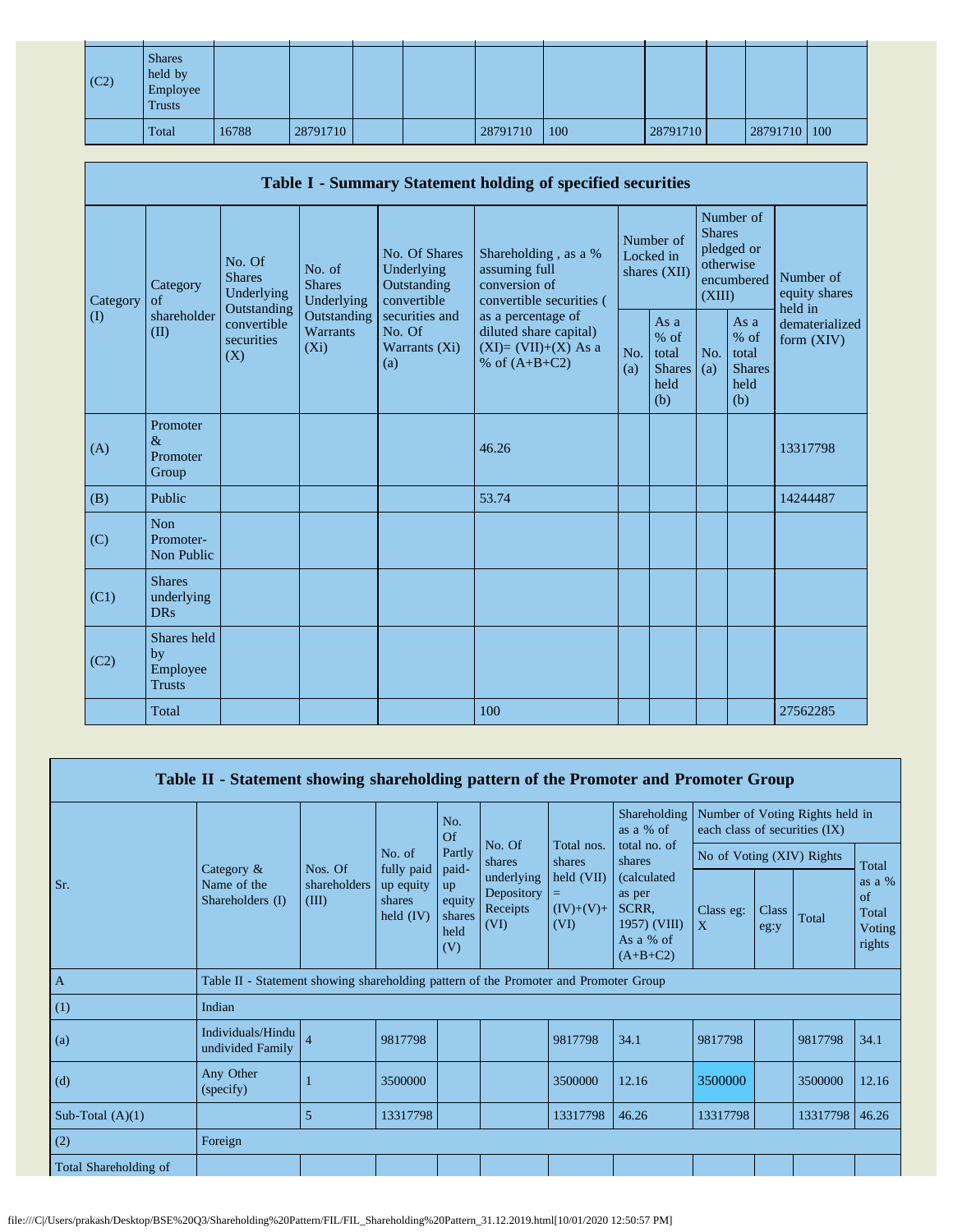| Promoter and Promoter<br>Group $(A)=(A)(1)+(A)(2)$                |                                                                                                                     | 5              | 13317798 |  | 13317798 | 46.26 | 13317798 | 13317798 | 46.26 |
|-------------------------------------------------------------------|---------------------------------------------------------------------------------------------------------------------|----------------|----------|--|----------|-------|----------|----------|-------|
| $\, {\bf B}$                                                      | Table III - Statement showing shareholding pattern of the Public shareholder                                        |                |          |  |          |       |          |          |       |
| (1)                                                               | <b>Institutions</b>                                                                                                 |                |          |  |          |       |          |          |       |
| (a)                                                               | <b>Mutual Funds</b>                                                                                                 | 9              | 53016    |  | 53016    | 0.18  | 53016    | 53016    | 0.18  |
| (f)                                                               | Financial<br>Institutions/<br><b>Banks</b>                                                                          | 5              | 27243    |  | 27243    | 0.09  | 27243    | 27243    | 0.09  |
| (g)                                                               | Insurance<br>Companies                                                                                              | $\overline{c}$ | 491792   |  | 491792   | 1.71  | 491792   | 491792   | 1.71  |
| Sub-Total $(B)(1)$                                                |                                                                                                                     | 16             | 572051   |  | 572051   | 1.99  | 572051   | 572051   | 1.99  |
| (3)                                                               | Non-institutions                                                                                                    |                |          |  |          |       |          |          |       |
| (a(i))                                                            | Individuals -<br>i.Individual<br>shareholders<br>holding nominal<br>share capital up<br>to Rs. 2 lakhs.             | 15972          | 8164026  |  | 8164026  | 28.36 | 8164026  | 8164026  | 28.36 |
| (a(ii))                                                           | Individuals - ii.<br>Individual<br>shareholders<br>holding nominal<br>share capital in<br>excess of Rs. 2<br>lakhs. | 58             | 4601458  |  | 4601458  | 15.98 | 4601458  | 4601458  | 15.98 |
| (e)                                                               | Any Other<br>(specify)                                                                                              | 737            | 2136377  |  | 2136377  | 7.42  | 2136377  | 2136377  | 7.42  |
| Sub-Total $(B)(3)$                                                |                                                                                                                     | 16767          | 14901861 |  | 14901861 | 51.76 | 14901861 | 14901861 | 51.76 |
| <b>Total Public</b><br>Shareholding<br>$(B)=(B)(1)+(B)(2)+(B)(3)$ |                                                                                                                     | 16783          | 15473912 |  | 15473912 | 53.74 | 15473912 | 15473912 | 53.74 |
| $\mathbf C$                                                       | Table IV - Statement showing shareholding pattern of the Non Promoter- Non Public shareholder                       |                |          |  |          |       |          |          |       |
| Total $(A+B+C2)$                                                  |                                                                                                                     | 16788          | 28791710 |  | 28791710 | 100   | 28791710 | 28791710 | 100   |
| Total $(A+B+C)$                                                   |                                                                                                                     | 16788          | 28791710 |  | 28791710 | 100   | 28791710 | 28791710 | 100   |

|                    |                                                      |                                       |                                                           | Table II - Statement showing shareholding pattern of the Promoter and Promoter Group      |                                        |                                                         |                                                                               |                                                         |                                       |  |
|--------------------|------------------------------------------------------|---------------------------------------|-----------------------------------------------------------|-------------------------------------------------------------------------------------------|----------------------------------------|---------------------------------------------------------|-------------------------------------------------------------------------------|---------------------------------------------------------|---------------------------------------|--|
| Sr.                | No. Of<br><b>Shares</b><br>Underlying<br>Outstanding | No. of<br><b>Shares</b><br>Underlying | No. Of Shares<br>Underlying<br>Outstanding<br>convertible | Shareholding, as a<br>% assuming full<br>conversion of<br>convertible securities          | Number of<br>Locked in<br>shares (XII) |                                                         | Number of<br><b>Shares</b><br>pledged or<br>otherwise<br>encumbered<br>(XIII) |                                                         | Number of<br>equity shares<br>held in |  |
|                    | convertible<br>securities<br>(X)                     | Outstanding<br>Warrants<br>$(X_i)$    | securities and<br>No. Of<br>Warrants $(X_i)$<br>(a)       | (as a percentage of<br>diluted share capital)<br>$(XI)=(VII)+(X) As$<br>a % of $(A+B+C2)$ | No.<br>(a)                             | As a<br>$%$ of<br>total<br><b>Shares</b><br>held<br>(b) | No.<br>(a)                                                                    | As a<br>$%$ of<br>total<br><b>Shares</b><br>held<br>(b) | dematerialized<br>form $(XIV)$        |  |
| $\mathbf{A}$       |                                                      |                                       |                                                           | Table II - Statement showing shareholding pattern of the Promoter and Promoter Group      |                                        |                                                         |                                                                               |                                                         |                                       |  |
| (1)                | Indian                                               |                                       |                                                           |                                                                                           |                                        |                                                         |                                                                               |                                                         |                                       |  |
| (a)                |                                                      |                                       |                                                           | 34.1                                                                                      |                                        |                                                         |                                                                               |                                                         | 9817798                               |  |
| (d)                |                                                      |                                       |                                                           | 12.16                                                                                     |                                        |                                                         |                                                                               |                                                         | 3500000                               |  |
| Sub-Total $(A)(1)$ |                                                      |                                       |                                                           | 46.26                                                                                     |                                        |                                                         |                                                                               |                                                         | 13317798                              |  |
| (2)                | Foreign                                              |                                       |                                                           |                                                                                           |                                        |                                                         |                                                                               |                                                         |                                       |  |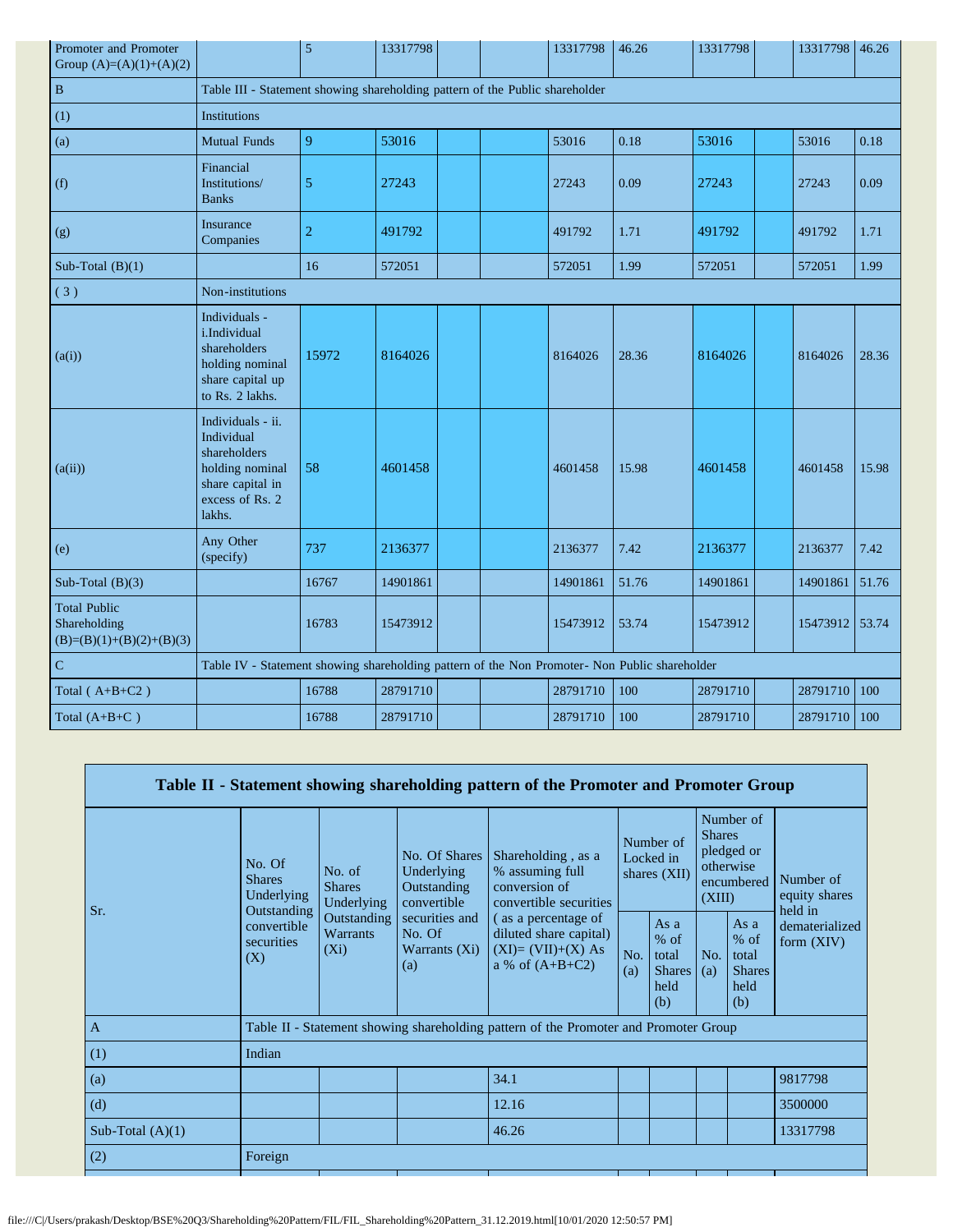| <b>Total Shareholding of</b><br><b>Promoter and Promoter</b><br>Group $(A)=(A)(1)+(A)(2)$ |                  |  | 46.26                                                                                         |  |  | 13317798 |
|-------------------------------------------------------------------------------------------|------------------|--|-----------------------------------------------------------------------------------------------|--|--|----------|
| $\, {\bf B}$                                                                              |                  |  | Table III - Statement showing shareholding pattern of the Public shareholder                  |  |  |          |
| (1)                                                                                       | Institutions     |  |                                                                                               |  |  |          |
| (a)                                                                                       |                  |  | 0.18                                                                                          |  |  | 48       |
| (f)                                                                                       |                  |  | 0.09                                                                                          |  |  | 26775    |
| (g)                                                                                       |                  |  | 1.71                                                                                          |  |  | 491792   |
| Sub-Total $(B)(1)$                                                                        |                  |  | 1.99                                                                                          |  |  | 518615   |
| (3)                                                                                       | Non-institutions |  |                                                                                               |  |  |          |
| (a(i))                                                                                    |                  |  | 28.36                                                                                         |  |  | 7079851  |
| (a(ii))                                                                                   |                  |  | 15.98                                                                                         |  |  | 4601458  |
| (e)                                                                                       |                  |  | 7.42                                                                                          |  |  | 2044563  |
| Sub-Total $(B)(3)$                                                                        |                  |  | 51.76                                                                                         |  |  | 13725872 |
| <b>Total Public</b><br>Shareholding<br>$(B)=(B)(1)+(B)(2)+(B)(3)$                         |                  |  | 53.74                                                                                         |  |  | 14244487 |
| $\mathbf C$                                                                               |                  |  | Table IV - Statement showing shareholding pattern of the Non Promoter- Non Public shareholder |  |  |          |
| Total $(A+B+C2)$                                                                          |                  |  | 100                                                                                           |  |  | 27562285 |
| Total $(A+B+C)$                                                                           |                  |  | 100                                                                                           |  |  | 27562285 |

| <b>Individuals/Hindu undivided Family</b>                                                                            |                                                               |                                      |                                 |                                       |                          |  |  |  |  |
|----------------------------------------------------------------------------------------------------------------------|---------------------------------------------------------------|--------------------------------------|---------------------------------|---------------------------------------|--------------------------|--|--|--|--|
| Searial No.                                                                                                          | $\mathbf{1}$                                                  | $\overline{2}$                       | 3                               | $\overline{4}$                        |                          |  |  |  |  |
| Name of the<br>Shareholders (I)                                                                                      | <b>SONIYA PRAVIN</b><br><b>SHETH</b>                          | <b>UNNATI PRAVIN</b><br><b>SHETH</b> | <b>PRAVIN V</b><br><b>SHETH</b> | <b>BHAVESH PRAVIN</b><br><b>SHETH</b> | Click here to go<br>back |  |  |  |  |
| PAN (II)                                                                                                             | BMXPS8589Q                                                    | AUPPS6260F                           | AAHPS7949D                      | AAGPS7481K                            | Total                    |  |  |  |  |
| No. of fully paid<br>up equity shares<br>held (IV)                                                                   | 11000                                                         | 1352329                              | 3554873                         | 4899596                               | 9817798                  |  |  |  |  |
| No. Of Partly<br>paid-up equity<br>shares held (V)                                                                   |                                                               |                                      |                                 |                                       |                          |  |  |  |  |
| No. Of shares<br>underlying<br>Depository<br>Receipts (VI)                                                           |                                                               |                                      |                                 |                                       |                          |  |  |  |  |
| Total nos, shares<br>held $(VII) =$<br>$(IV)+(V)+(VI)$                                                               | 11000                                                         | 1352329                              | 3554873                         | 4899596                               | 9817798                  |  |  |  |  |
| Shareholding as a<br>% of total no. of<br>shares (calculated<br>as per SCRR,<br>1957) (VIII) As a<br>% of $(A+B+C2)$ | 0.04                                                          | 4.7                                  | 12.35                           | 17.02                                 | 34.1                     |  |  |  |  |
|                                                                                                                      | Number of Voting Rights held in each class of securities (IX) |                                      |                                 |                                       |                          |  |  |  |  |
| Class $eg:X$                                                                                                         | 11000                                                         | 1352329                              | 3554873                         | 4899596                               | 9817798                  |  |  |  |  |
| Class eg:y                                                                                                           |                                                               |                                      |                                 |                                       |                          |  |  |  |  |
| Total                                                                                                                | 11000                                                         | 1352329                              | 3554873                         | 4899596                               | 9817798                  |  |  |  |  |
| Total as a % of<br><b>Total Voting rights</b>                                                                        | 0.04                                                          | 4.7                                  | 12.35                           | 17.02                                 | 34.1                     |  |  |  |  |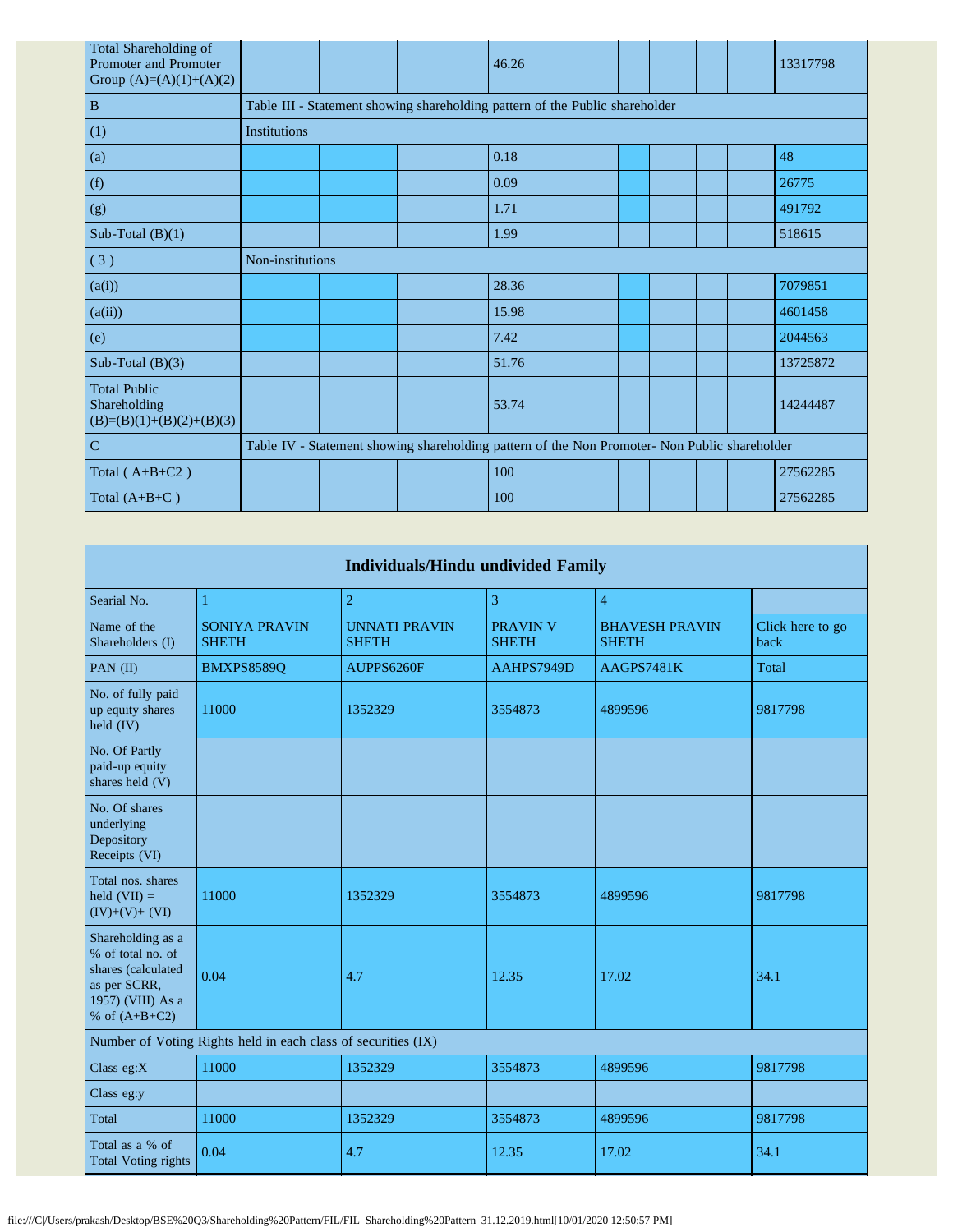| No. Of Shares<br>Underlying<br>Outstanding<br>convertible<br>securities (X)                                                                                                              |                                                         |          |          |          |         |
|------------------------------------------------------------------------------------------------------------------------------------------------------------------------------------------|---------------------------------------------------------|----------|----------|----------|---------|
| No. of Shares<br>Underlying<br>Outstanding<br>Warrants (Xi)                                                                                                                              |                                                         |          |          |          |         |
| No. Of Shares<br>Underlying<br>Outstanding<br>convertible<br>securities and No.<br>Of Warrants (Xi)<br>(a)                                                                               |                                                         |          |          |          |         |
| Shareholding, as a<br>% assuming full<br>conversion of<br>convertible<br>securities (as a<br>percentage of<br>diluted share<br>capital) (XI)=<br>$(VII)+(Xi)(a)$ As a<br>% of $(A+B+C2)$ | 0.04                                                    | 4.7      | 12.35    | 17.02    | 34.1    |
| Number of Locked in shares (XII)                                                                                                                                                         |                                                         |          |          |          |         |
| No. $(a)$                                                                                                                                                                                |                                                         |          |          |          |         |
| As a % of total<br>Shares held (b)                                                                                                                                                       |                                                         |          |          |          |         |
|                                                                                                                                                                                          | Number of Shares pledged or otherwise encumbered (XIII) |          |          |          |         |
| No. $(a)$                                                                                                                                                                                |                                                         |          |          |          |         |
| As a % of total<br>Shares held (b)                                                                                                                                                       |                                                         |          |          |          |         |
| Number of equity<br>shares held in<br>dematerialized<br>form (XIV)                                                                                                                       | 11000                                                   | 1352329  | 3554873  | 4899596  | 9817798 |
| Reason for not providing PAN                                                                                                                                                             |                                                         |          |          |          |         |
| Reason for not<br>providing PAN                                                                                                                                                          |                                                         |          |          |          |         |
| Shareholder type                                                                                                                                                                         | <b>Promoter Group</b>                                   | Promoter | Promoter | Promoter |         |

| Any Other (specify)                                  |                                           |                       |  |  |  |  |  |  |
|------------------------------------------------------|-------------------------------------------|-----------------------|--|--|--|--|--|--|
| Searial No.                                          |                                           |                       |  |  |  |  |  |  |
| Category                                             | <b>Bodies Corporate</b>                   | Click here to go back |  |  |  |  |  |  |
| Name of the<br>Shareholders (I)                      | <b>GAYATRI PIPES AND FITTINGS PRIVATE</b> |                       |  |  |  |  |  |  |
| PAN $(II)$                                           | AAACG2107R                                | Total                 |  |  |  |  |  |  |
| No. of the<br>Shareholders (I)                       |                                           |                       |  |  |  |  |  |  |
| No. of fully paid<br>up equity shares<br>held $(IV)$ | 3500000                                   | 3500000               |  |  |  |  |  |  |
| No. Of Partly                                        |                                           |                       |  |  |  |  |  |  |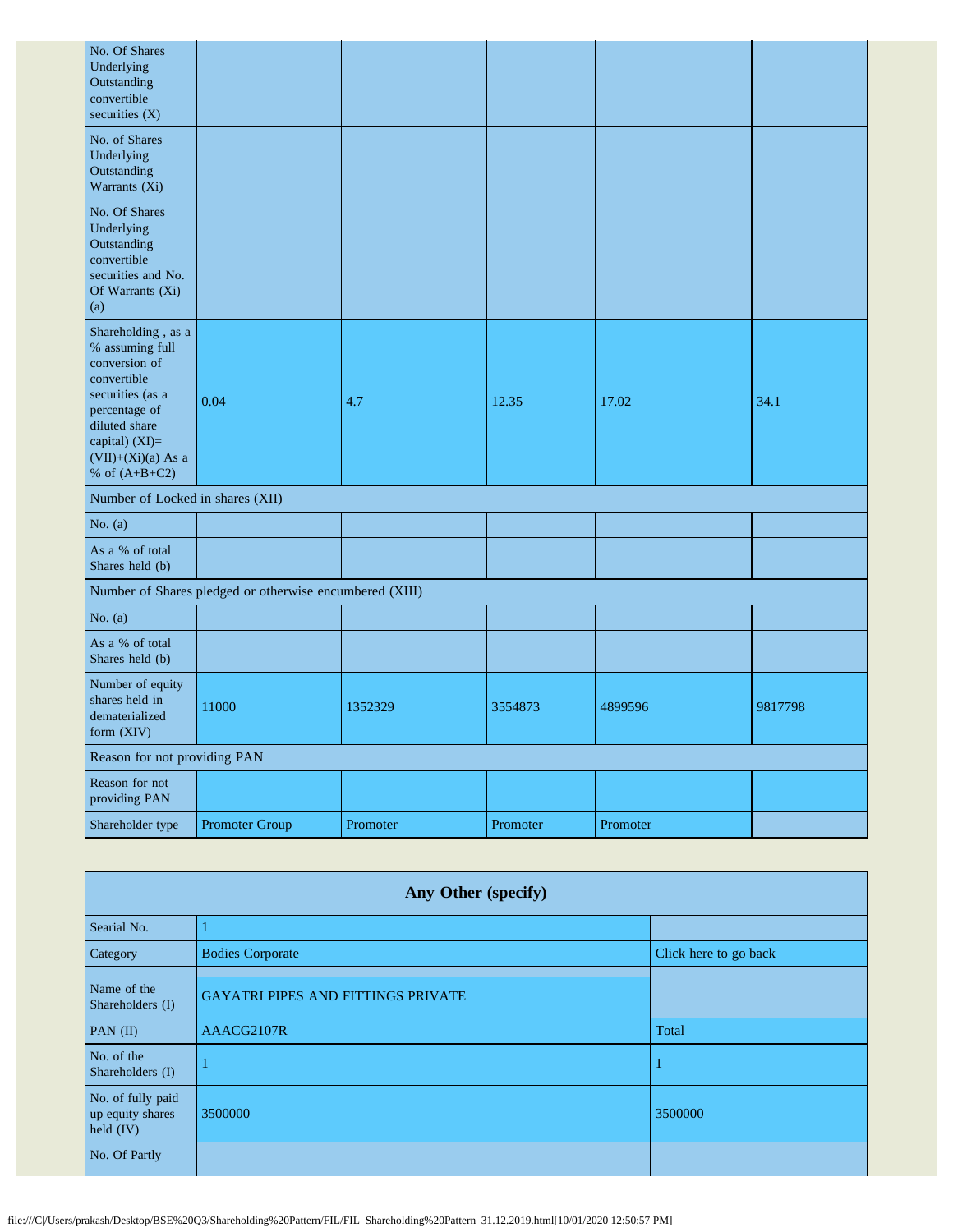| 3500000                                                       | 3500000 |
|---------------------------------------------------------------|---------|
| 12.16                                                         | 12.16   |
| Number of Voting Rights held in each class of securities (IX) |         |
| 3500000                                                       | 3500000 |
|                                                               |         |
| 3500000                                                       | 3500000 |
| 12.16                                                         | 12.16   |
|                                                               |         |
|                                                               |         |
|                                                               |         |
| 12.16                                                         | 12.16   |
| Number of Locked in shares (XII)                              |         |
|                                                               |         |
|                                                               |         |
| Number of Shares pledged or otherwise encumbered (XIII)       |         |
|                                                               |         |
|                                                               |         |
| 3500000                                                       | 3500000 |
|                                                               |         |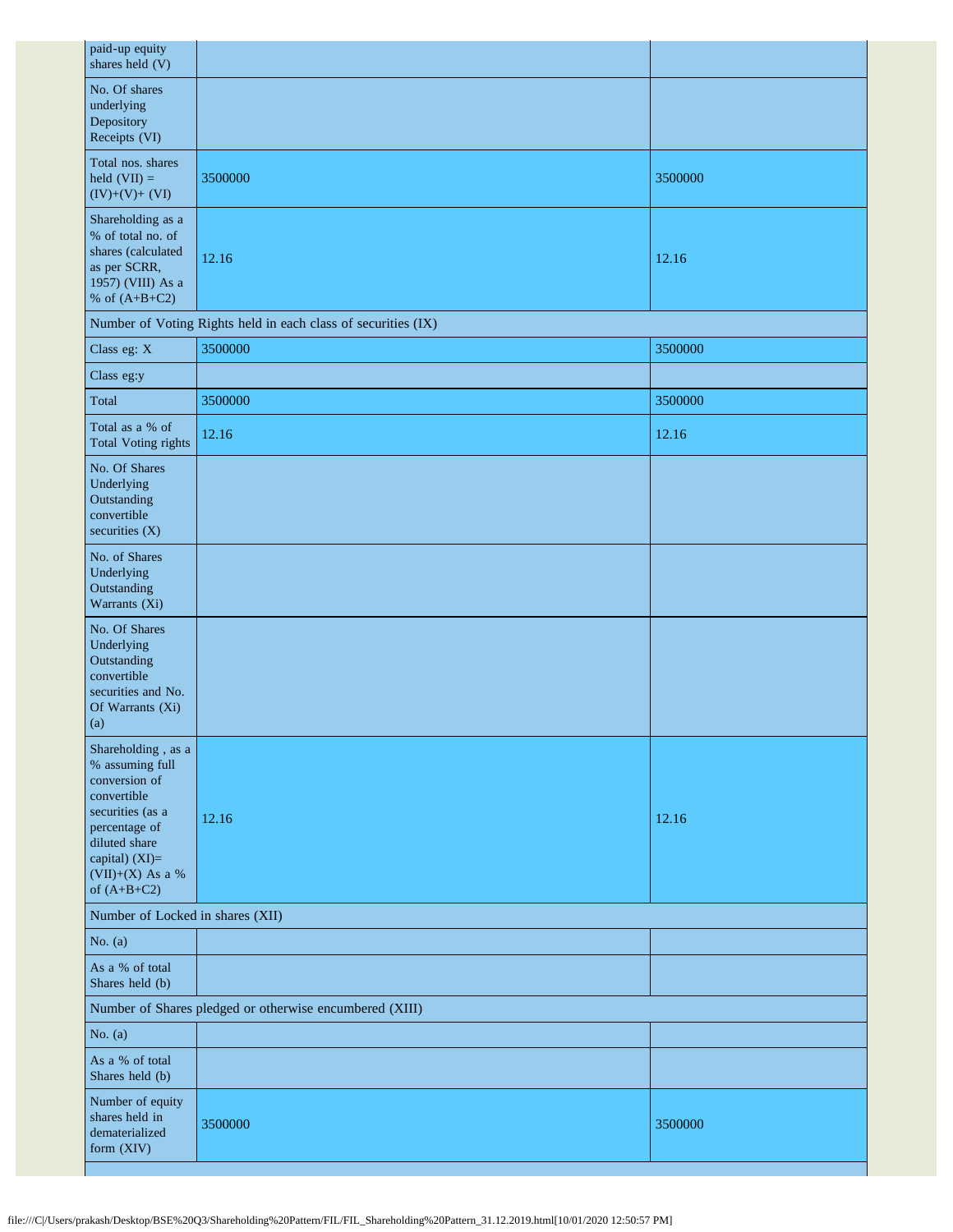| Reason for not providing PAN    |                       |  |  |  |  |
|---------------------------------|-----------------------|--|--|--|--|
| Reason for not<br>providing PAN |                       |  |  |  |  |
| Shareholder type                | <b>Promoter Group</b> |  |  |  |  |

| <b>Insurance Companies</b>                                                                                           |                                                               |                       |  |  |  |  |  |
|----------------------------------------------------------------------------------------------------------------------|---------------------------------------------------------------|-----------------------|--|--|--|--|--|
| Searial No.                                                                                                          | $\mathbf{1}$                                                  |                       |  |  |  |  |  |
| Name of the<br>Shareholders (I)                                                                                      | LIFE INSURANCE CORPORATION OF INDIA                           | Click here to go back |  |  |  |  |  |
| PAN (II)                                                                                                             | AAACL0582H                                                    | Total                 |  |  |  |  |  |
| No. of fully paid<br>up equity shares<br>held (IV)                                                                   | 480000                                                        | 480000                |  |  |  |  |  |
| No. Of Partly<br>paid-up equity<br>shares held (V)                                                                   |                                                               |                       |  |  |  |  |  |
| No. Of shares<br>underlying<br>Depository<br>Receipts (VI)                                                           |                                                               |                       |  |  |  |  |  |
| Total nos. shares<br>held $(VII) =$<br>$(IV)+(V)+(VI)$                                                               | 480000                                                        | 480000                |  |  |  |  |  |
| Shareholding as a<br>% of total no. of<br>shares (calculated<br>as per SCRR,<br>1957) (VIII) As a<br>% of $(A+B+C2)$ | 1.67                                                          | 1.67                  |  |  |  |  |  |
|                                                                                                                      | Number of Voting Rights held in each class of securities (IX) |                       |  |  |  |  |  |
| Class eg: X                                                                                                          | 480000                                                        | 480000                |  |  |  |  |  |
| Class eg:y                                                                                                           |                                                               |                       |  |  |  |  |  |
| Total                                                                                                                | 480000                                                        | 480000                |  |  |  |  |  |
| Total as a % of<br><b>Total Voting rights</b>                                                                        | 1.67                                                          | 1.67                  |  |  |  |  |  |
| No. Of Shares<br>Underlying<br>Outstanding<br>convertible<br>securities $(X)$                                        |                                                               |                       |  |  |  |  |  |
| No. of Shares<br>Underlying<br>Outstanding<br>Warrants (Xi)                                                          |                                                               |                       |  |  |  |  |  |
| No. Of Shares<br>Underlying<br>Outstanding<br>convertible<br>securities and No.<br>Of Warrants (Xi)<br>(a)           |                                                               |                       |  |  |  |  |  |
| Shareholding, as a<br>% assuming full<br>conversion of<br>convertible<br>securities (as a<br>percentage of           | 1.67                                                          | 1.67                  |  |  |  |  |  |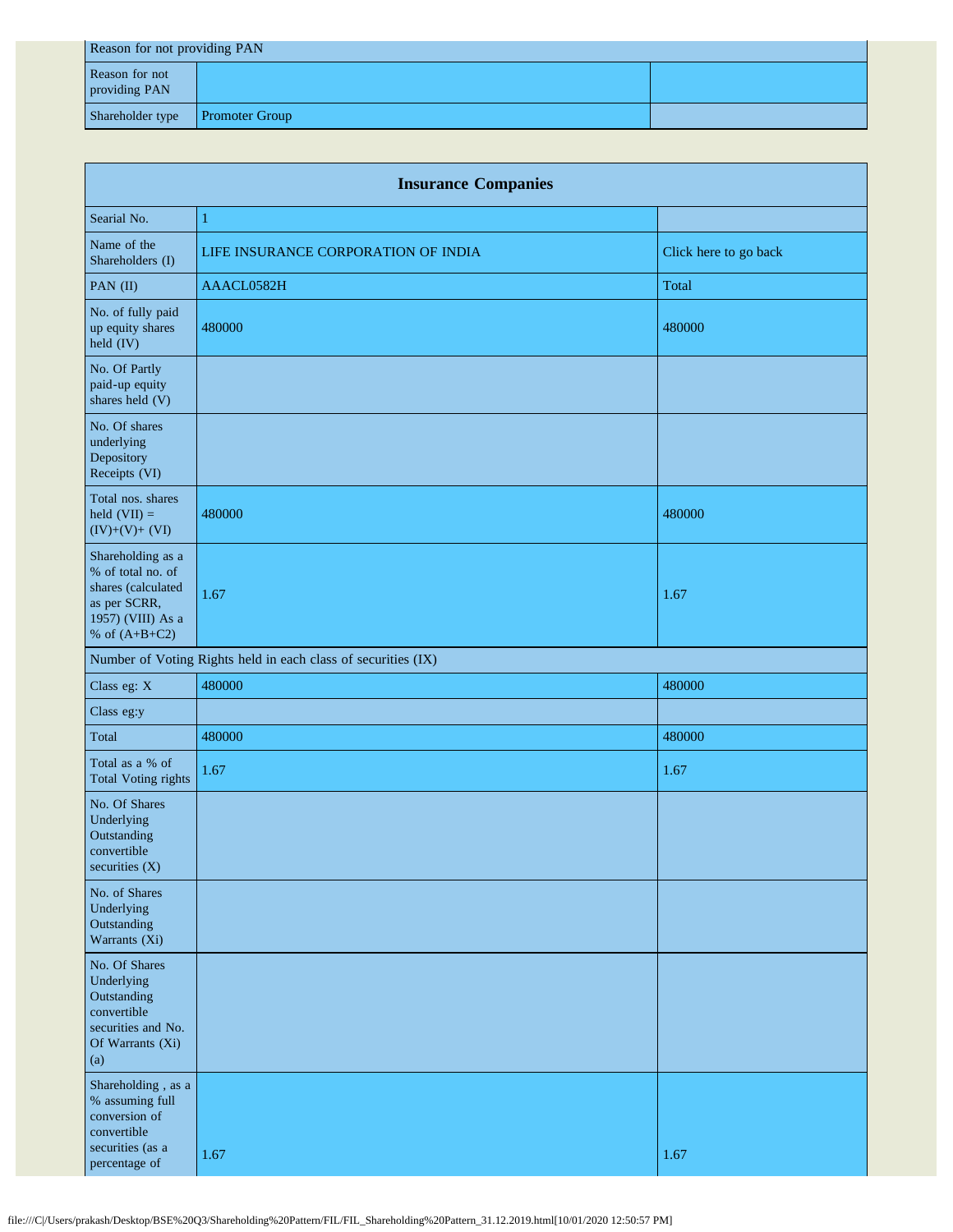| diluted share<br>capital) $(XI)=$<br>(VII)+(X) As a %<br>of $(A+B+C2)$ |        |        |  |  |  |  |
|------------------------------------------------------------------------|--------|--------|--|--|--|--|
| Number of Locked in shares (XII)                                       |        |        |  |  |  |  |
| No. $(a)$                                                              |        |        |  |  |  |  |
| As a % of total<br>Shares held (b)                                     |        |        |  |  |  |  |
| Number of equity<br>shares held in<br>dematerialized<br>form (XIV)     | 480000 | 480000 |  |  |  |  |
| Reason for not providing PAN                                           |        |        |  |  |  |  |
| Reason for not<br>providing PAN                                        |        |        |  |  |  |  |

| Individuals - ii. Individual shareholders holding nominal share capital in excess of Rs. 2 lakhs.                    |                                 |                                                               |                               |                              |                          |
|----------------------------------------------------------------------------------------------------------------------|---------------------------------|---------------------------------------------------------------|-------------------------------|------------------------------|--------------------------|
| Searial No.                                                                                                          | $\mathbf{1}$                    | $\overline{2}$                                                | 3                             | $\overline{4}$               |                          |
| Name of the<br>Shareholders (I)                                                                                      | <b>AJAY</b><br><b>UPADHYAYA</b> | <b>ANIL JAYRAMDAS</b><br><b>AGARWAL</b>                       | <b>NEMISH</b><br><b>DAVDA</b> | <b>GOURI</b><br><b>GUPTA</b> | Click here to go<br>back |
| PAN (II)                                                                                                             | AAAPU0699R                      | ADPPA3794B                                                    | ADAFS2276B                    | AEAPG7001F                   | Total                    |
| No. of fully paid<br>up equity shares<br>held (IV)                                                                   | 385500                          | 389923                                                        | 400000                        | 475000                       | 1650423                  |
| No. Of Partly<br>paid-up equity<br>shares held (V)                                                                   |                                 |                                                               |                               |                              |                          |
| No. Of shares<br>underlying<br>Depository<br>Receipts (VI)                                                           |                                 |                                                               |                               |                              |                          |
| Total nos. shares<br>held $(VII) =$<br>$(IV)+(V)+(VI)$                                                               | 385500                          | 389923                                                        | 400000                        | 475000                       | 1650423                  |
| Shareholding as a<br>% of total no. of<br>shares (calculated<br>as per SCRR,<br>1957) (VIII) As a<br>% of $(A+B+C2)$ | 1.34                            | 1.35                                                          | 1.39                          | 1.65                         | 5.73                     |
|                                                                                                                      |                                 | Number of Voting Rights held in each class of securities (IX) |                               |                              |                          |
| Class eg: X                                                                                                          | 385500                          | 389923                                                        | 400000                        | 475000                       | 1650423                  |
| Class eg:y                                                                                                           |                                 |                                                               |                               |                              |                          |
| Total                                                                                                                | 385500                          | 389923                                                        | 400000                        | 475000                       | 1650423                  |
| Total as a % of<br><b>Total Voting rights</b>                                                                        | 1.34                            | 1.35                                                          | 1.39                          | 1.65                         | 5.73                     |
| No. Of Shares<br>Underlying<br>Outstanding<br>convertible<br>securities $(X)$                                        |                                 |                                                               |                               |                              |                          |
| No. of Shares<br>Underlying<br>Outstanding<br>Warrants (Xi)                                                          |                                 |                                                               |                               |                              |                          |
|                                                                                                                      |                                 |                                                               |                               |                              |                          |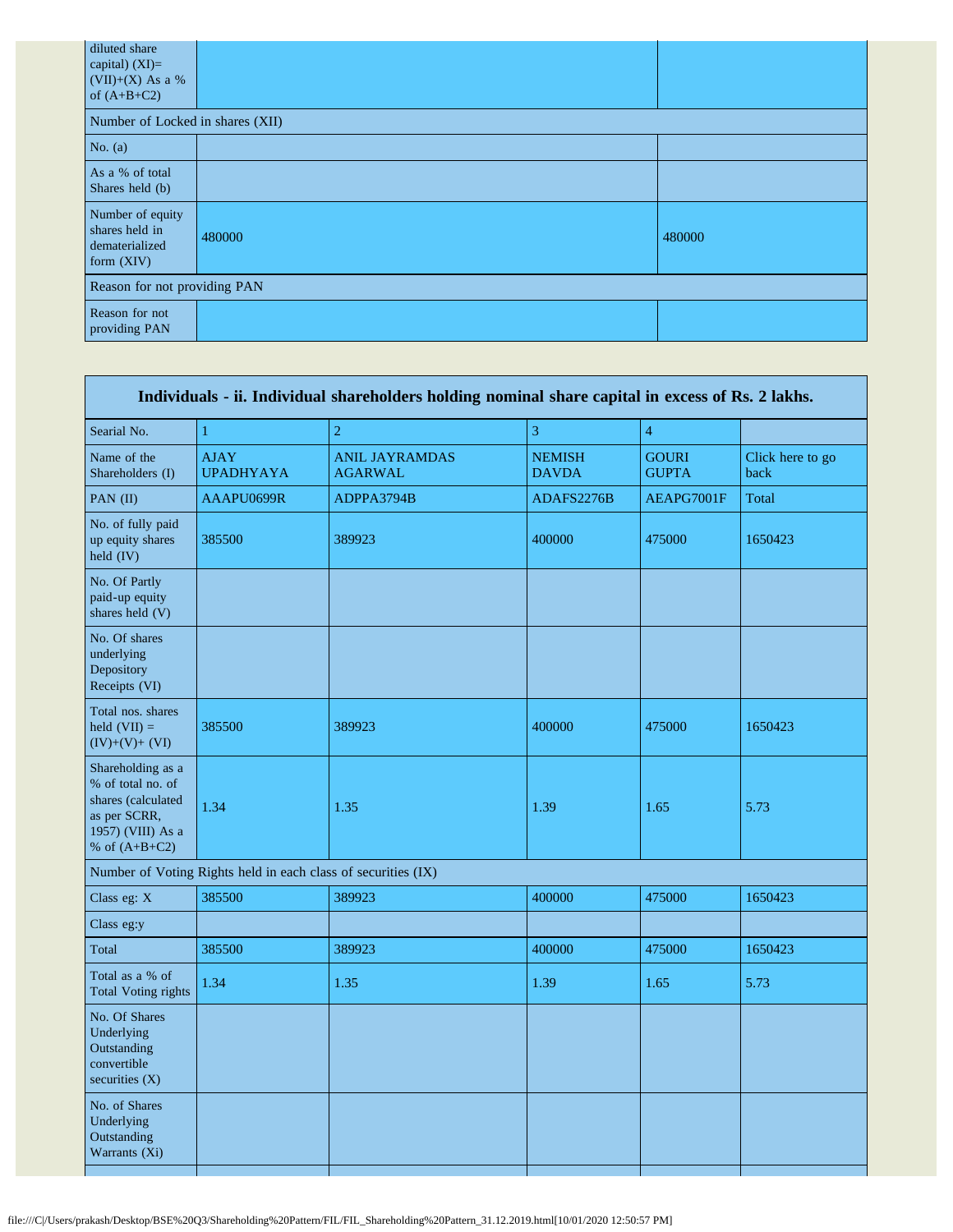| No. Of Shares<br>Underlying<br>Outstanding<br>convertible<br>securities and No.<br>Of Warrants (Xi)<br>(a)                                                                           |        |        |        |        |         |  |
|--------------------------------------------------------------------------------------------------------------------------------------------------------------------------------------|--------|--------|--------|--------|---------|--|
| Shareholding, as a<br>% assuming full<br>conversion of<br>convertible<br>securities (as a<br>percentage of<br>diluted share<br>capital) (XI)=<br>$(VII)+(X)$ As a %<br>of $(A+B+C2)$ | 1.34   | 1.35   | 1.39   | 1.65   | 5.73    |  |
| Number of Locked in shares (XII)                                                                                                                                                     |        |        |        |        |         |  |
| No. $(a)$                                                                                                                                                                            |        |        |        |        |         |  |
| As a % of total<br>Shares held (b)                                                                                                                                                   |        |        |        |        |         |  |
| Number of equity<br>shares held in<br>dematerialized<br>form $(XIV)$                                                                                                                 | 385500 | 389923 | 400000 | 475000 | 1650423 |  |
| Reason for not providing PAN                                                                                                                                                         |        |        |        |        |         |  |
| Reason for not<br>providing PAN                                                                                                                                                      |        |        |        |        |         |  |

| Any Other (specify)                                                                               |                                            |                                   |            |                            |                              |                          |
|---------------------------------------------------------------------------------------------------|--------------------------------------------|-----------------------------------|------------|----------------------------|------------------------------|--------------------------|
| Searial No.                                                                                       | 1                                          | $\overline{2}$                    | 3          | $\overline{4}$             | 5                            |                          |
| Category                                                                                          | <b>Overseas Corporate</b><br><b>Bodies</b> | <b>Clearing</b><br><b>Members</b> | <b>HUF</b> | <b>Bodies</b><br>Corporate | Non-Resident Indian<br>(NRI) |                          |
| Category / More<br>than 1 percentage                                                              | Category                                   | Category                          | Category   | Category                   | Category                     |                          |
| Name of the<br>Shareholders (I)                                                                   |                                            |                                   |            |                            |                              | Click here to go<br>back |
| PAN (II)                                                                                          |                                            |                                   |            |                            |                              | Total                    |
| No. of the<br>Shareholders (I)                                                                    | 5                                          | 30                                | 272        | 112                        | 318                          | 737                      |
| No. of fully paid<br>up equity shares<br>$held$ $(IV)$                                            | 47664                                      | 58944                             | 499872     | 671543                     | 858354                       | 2136377                  |
| No. Of Partly<br>paid-up equity<br>shares held (V)                                                |                                            |                                   |            |                            |                              |                          |
| No. Of shares<br>underlying<br>Depository<br>Receipts (VI)                                        |                                            |                                   |            |                            |                              |                          |
| Total nos. shares<br>held $(VII) =$<br>$(IV)+(V)+(VI)$                                            | 47664                                      | 58944                             | 499872     | 671543                     | 858354                       | 2136377                  |
| Shareholding as a<br>% of total no. of<br>shares (calculated<br>as per SCRR,<br>1957) (VIII) As a | 0.17                                       | 0.2                               | 1.74       | 2.33                       | 2.98                         | 7.42                     |